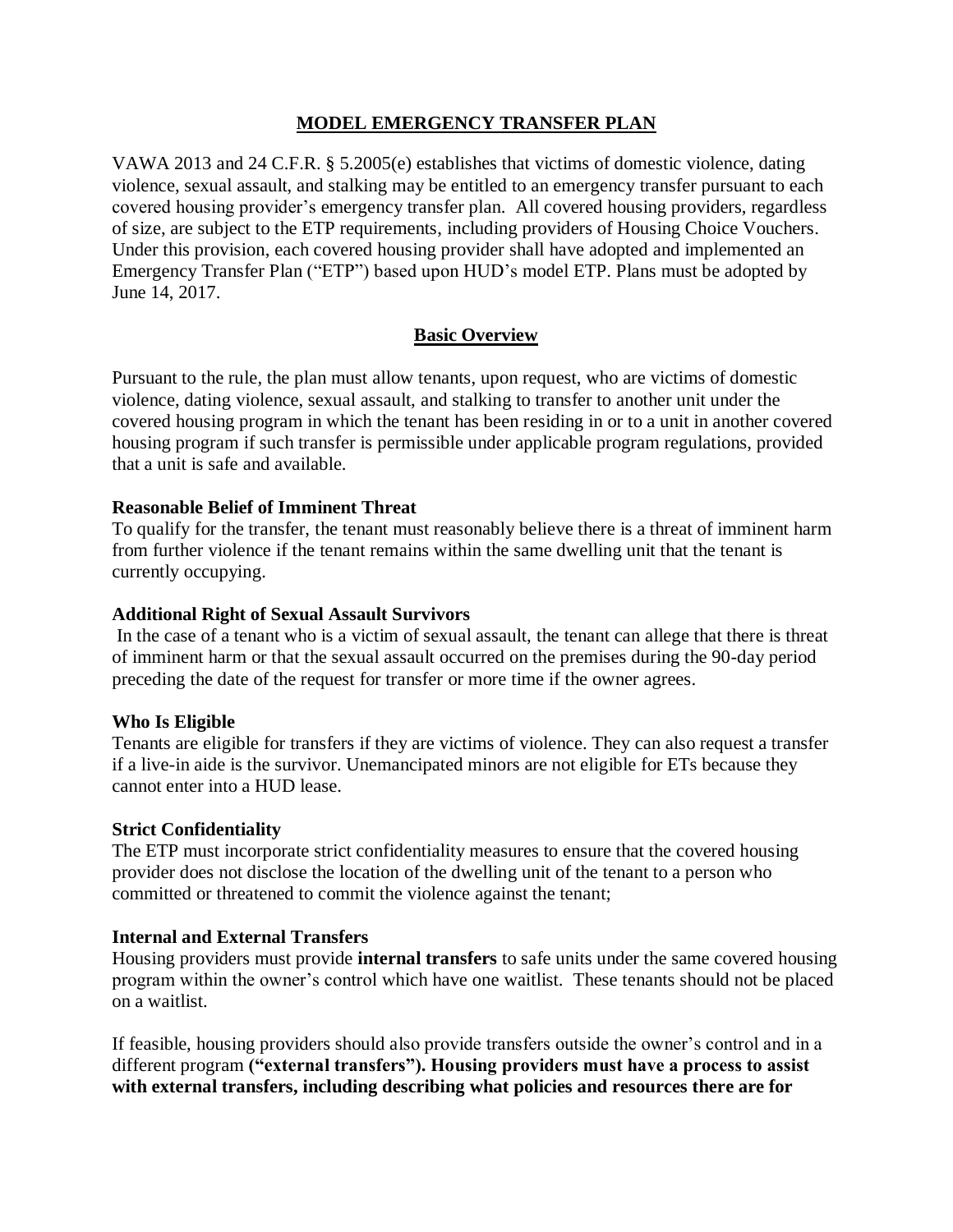**victims when there is no available, safe unit, whether they have to apply for the unit or not.**  Internal and external transfers can happen concurrently.

### **Further Support For Survivors**

The ETP must describe other policies and resources to assist tenants who qualify for ETs under VAWA, including outreach activities to organizations that assist or provide resources to survivors. The provider must turn to these resources to help the tenant if the ET cannot be secured immediately.

## **Proof Requirements for Transfers**

Housing providers can accept a written or oral request for an ET from a tenant. Housing providers are encouraged not to require written request if there are exigent circumstances where the victim's health or safety is at risk. Housing providers can use or modify HUD's model ET request form, including adding a question to the form asking where a survivor feels safe or unsafe to move to. Providers cannot require third party documentation to be eligible for an ET and cannot independently evaluate a tenant's safety. Tenants must also provide information that they are covered under VAWA, such as an oral representation or the HUD self-certification form.

### **Timing of ETs**

According to HUD, **individuals who qualify for an emergency transfer under VAWA should receive a meaningful opportunity to transfer as expeditiously as possible** and to avoid the possibility that such individuals may, for example, be placed on the bottom of an applicant waiting list with no other measures taken to assist the individuals, contrary to the intent of the ET provision. These ETs should be prioritized over other general transfer requests. However, Section 504 transfers trump VAWA ETs in terms of priority.

Requirement to transfer a survivor continues until the transfer is complete, the survivor no longer receives housing assistance through the covered housing program, or the survivor informs the housing provider that the transfer is no longer being sought. Housing providers should describe the expedited nature of ETs in the ETP and are encouraged to expedite ETs.

### **Eligibility for Transfer Housing**

With written consent from the survivor, a housing provider can use the prior covered housing provider's determination of tenant eligibility and screening so as to expedite screening.

### **Limitations on Housing Providers**

Housing providers cannot: force a move to a unit if the tenant does not feel safe in that new unit; deny a transfer because the perpetrator learned of the new location, even if the victim revealed that new location to the perpetrator; deny the transfer because the victim has made previous transfer requests; or terminate or evict as a result of a tenant turning down a transfer unit. **The tenant decides if a unit is safe, based upon the tenant's personal knowledge and reasonable belief about what is safe. The housing providers will not judge the merits of the claims of violence.**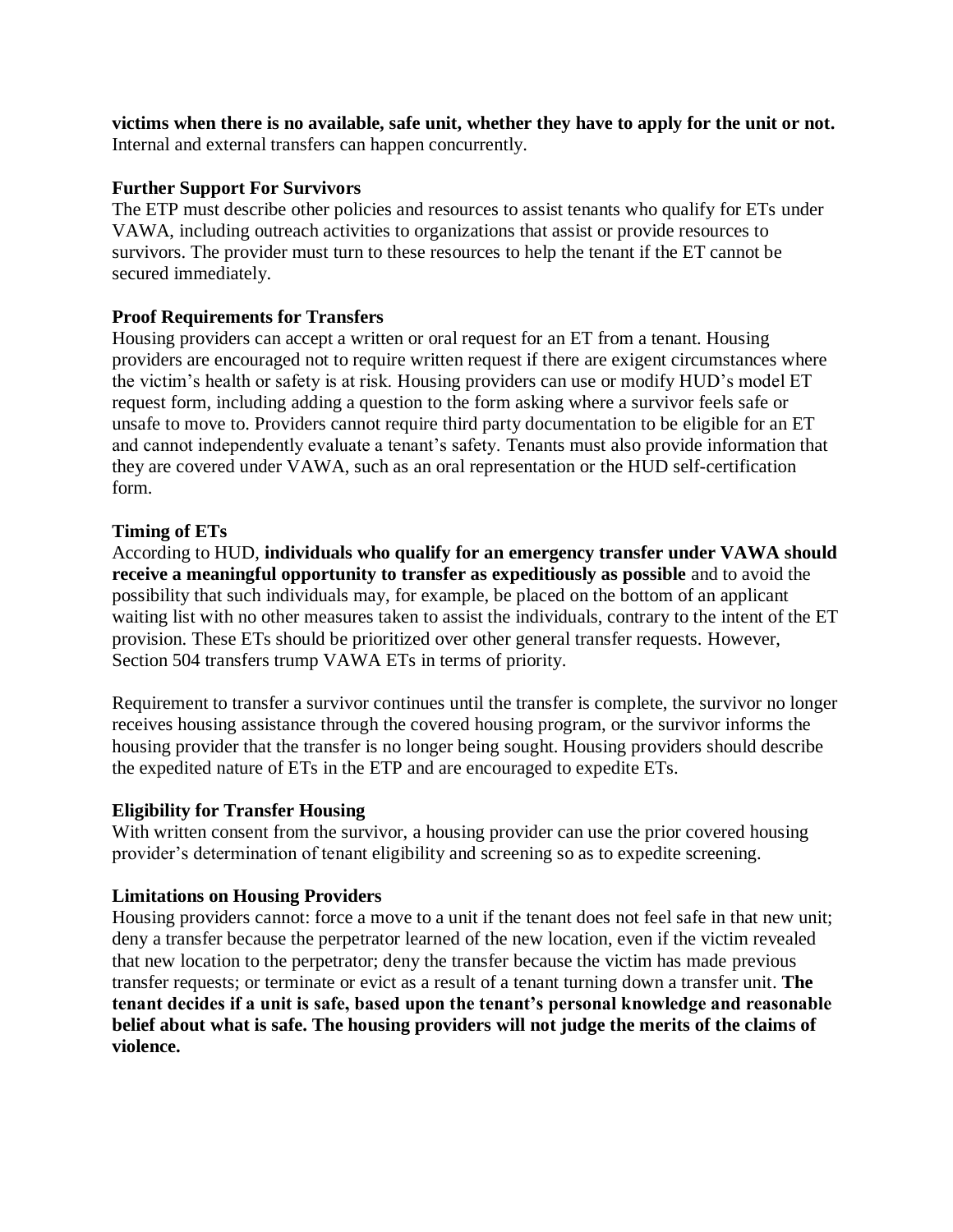### **Costs of Transfers**

Although housing providers are not required to bear moving costs, providers are encouraged to bear these costs where possible or to assist survivors to identify funds to cover the costs of transfers.

## **Waiting Lists**

To be placed on the waitlist, the tenant only need to submit, upon request, the written request for a ET where the tenant certifies she meets the requirements for an ET. HUD encourages providers to providers an admissions preference for survivors.

### **Records**

Housing providers must keep records of all requested ETs, their outcomes, and retain those records for three years. More information regarding this requirement will be forthcoming in a separate notice.

### **Availability of the ETP**

The ETP must be made public where feasible or available upon request.

# **KEY COMPONENTS OF A MODEL ETP**

### **1. The ETP Should Focus on Ensuring Victim Safety and Housing Stability.**

Made in consultation with domestic violence and sexual assault advocacy organizations, the ETP should focus on ensuring the victim's safety and housing stability. A safe unit is one the survivor believes is safe, based upon the survivor's personal knowledge and reasonable belief about what is safe. Housing stability means continued and equivalent housing assistance, in terms of the level of subsidy and affordability as well safety of that housing.

Housing providers should train staff to embrace this shared value that victims of violence deserve safe and stable housing and they have the power pursuant to the ETP to help. VAWA 2013 and its implementing regulations provide a basic framework for the ETP that housing providers can build upon to ensure that victims of violence secure safe and stable housing.

Suggested ETP Vision Statement: The Emergency Transfer Plan is established so that tenants who are victims of domestic violence, dating violence, sexual assault, and stalking can be safe and have stable housing. Tenants who are victims of domestic violence, dating violence, sexual assault, and stalking are eligible to transfer to new safe housing upon request and where available.

### **2. The Housing Provider Should Ensure Strict Confidentiality Procedures.**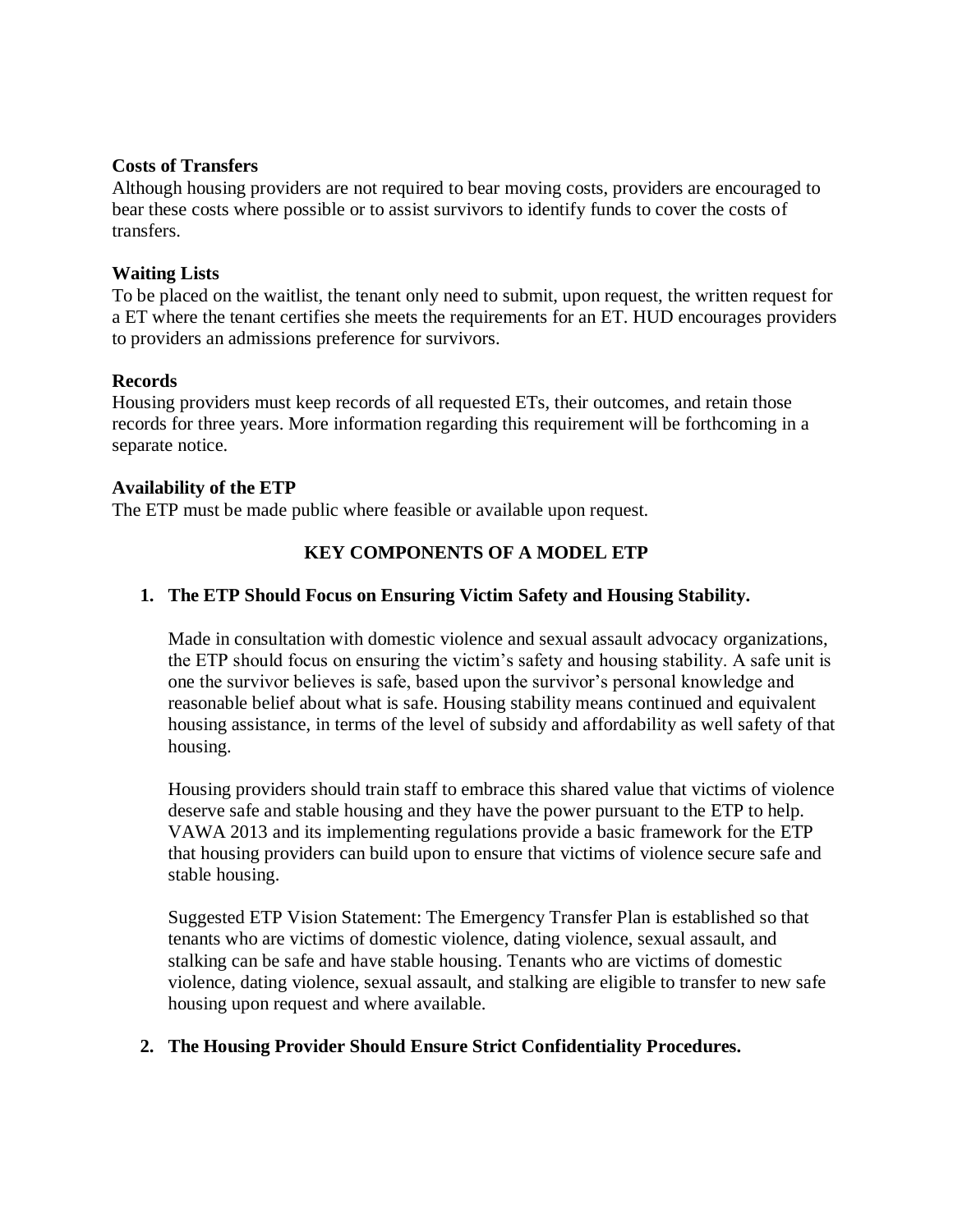All information provided related to VAWA and ETPs must be kept confidential, including the fact that a tenant is exercising their rights under VAWA. It cannot be entered into any shared databases or disclosed to third-parties. The housing provider should strictly limit access to this information to only those staff who must have access to this information under state, federal, or local law. Housing providers should designate key staff, such as a general counsel, to maintain this information and only distribute to other staff when necessary and permitted. Staff who are found to have disclosed confidential information to other staff or third-parties should be disciplined and, at a minimum, removed from the distribution list in the future.

The housing provider may disclose this information if: the tenant provides written permission to release the information on a time limited basis; there is a pending eviction or termination proceedings; and a law requires the housing provider to release the information.

### **3. Emergency Transfers Should Be Considered a Priority One Transfer.**

Resident-initiated emergency transfers should be identified as priority one or one of the top priority transfers in the housing provider's planning documents, such as the Admissions and Continued Occupancy Policy or Tenant Selection Plan. This means that VAWA ETs should take a priority consistent with transfers executed as a result of other emergency matters, such as housing conditions posing a threat to health and safety. These transfers should be treated as true emergencies, the timing of which should be coordinated with the tenant. Timing goals – i.e., transfers processed within two of the request – should be agreed to.

# **4. The Housing Provider's Planning Documents Should Prioritize Emergency Transfers over Waitlists by Providing an Admission's Preference for Survivors and Accepting Prior Proof of Housing Eligibility.**

HUD instructs housing providers to execute ETs in accordance with their waitlists, which could make it difficult for survivors to secure an external transfer. In many instances however, internal transfers will provide little to no safe and stable housing for survivors. External transfers may provide the only safe and stable housing option.

To ensure a survivor has a chance of securing an external transfer, housing providers should provide an admissions preference to victims of domestic violence, dating violence, sexual assault, and stalking in need of an ET. Housing providers should also, with the tenant's consent, accept prior proof of a tenant's eligibility for housing.

# **5. The Housing Provider Should Have Flexible Proof Requirements**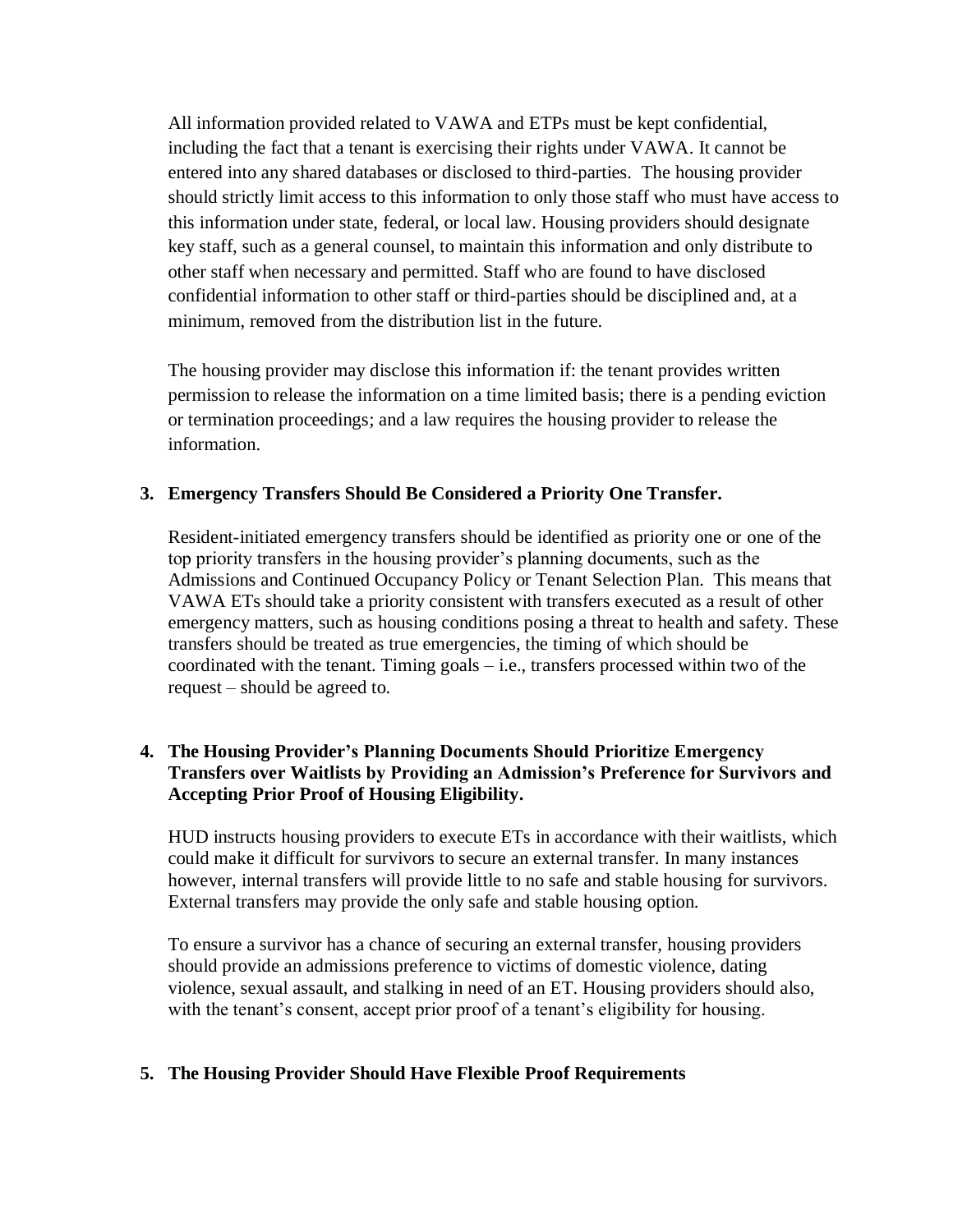Housing providers should not require written proof if there are exigent circumstances. In other instances, tenants can make the written request for an ET by completing the ET form and the HUD VAWA certification form. Housing providers should be flexible and prioritize safety over the timing of when forms are completed, including having the tenants complete the forms after they move.

## **6. The Housing Provider Should Not Charge Costs to Tenants in Need of Emergency Transfers.**

Housing providers should not charge costs to tenants in need of emergency transfers and should bear moving costs of tenants. Vacancy payments may be available for public housing authorities and project-based Section 8 owners could seek to use reserve funds to cover lost rents.

### **7. Institutionalization of ETPs.**

ETPs should be institutionalized and implemented at all levels of the housing provider. ETP procedures should be incorporated into include employee desk manuals and training materials. Housing providers should work with domestic violence and sexual assault programs to provide staff training on domestic violence and sexual assault.

### **8. Regional Planning on Emergency Transfers.**

Housing providers should work with other housing providers and domestic violence and sexual assault advocates to create regional cooperative agreements between various housing providers of similar and different housing programs and domestic violence and sexual assault victim advocates to support ETPs. HUD field offices should support these endeavors by assisting with identifying available, safe units among the housing providers and accepting regional cooperative agreements on behalf of a range of housing providers.

### 9. **Sexual Assault Survivors.**

Owners should grant sexual assault survivors, where the sexual assault occurred on the premises more than 90-days preceding the date of the request for a transfer, more time to request a transfer. Sexual assault survivors often need this additional time as they physically and mentally recover from the sexual assault.

### **10. Availability of the ETP.**

Housing providers should prominently display the ETP within its buildings, share it with local domestic violence and sexual assault advocacy programs, and share it with the local HUD office. Providers should also display brief one-page descriptions of the ETP and share it with tenants upon recertification, at lease termination, at admission, and at any point where a tenant is asserting their rights under VAWA, including seeking information about an ET.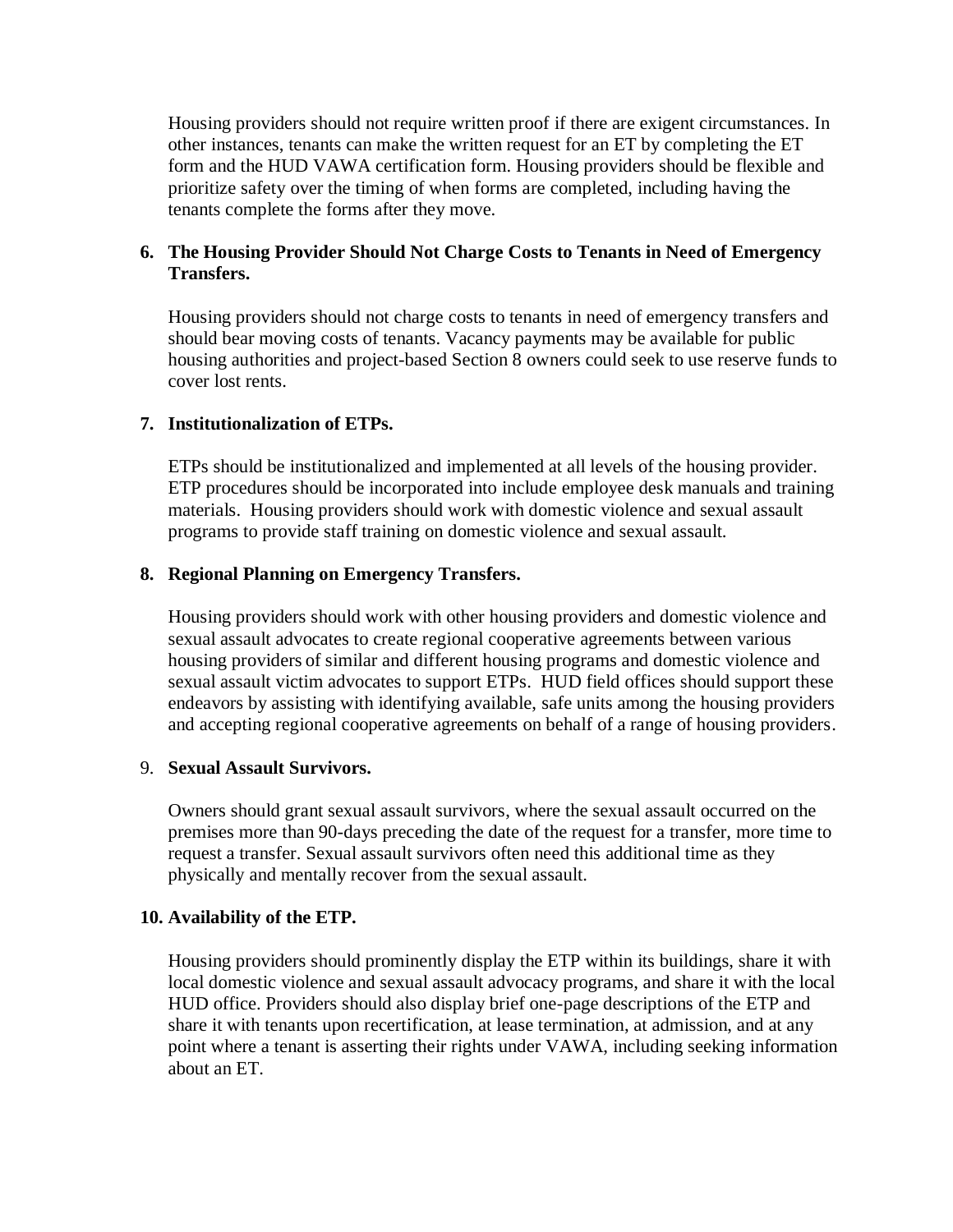### **Existing Emergency Transfer Policies**:

### **Chicago Multifamily HUD Office:**

In 2010, the Chicago Multifamily HUD Office worked with the Sargent Shriver National Center on Poverty Law to draft and implement a model transfer policy for tenants residing in projectbased Section 8 properties in the Chicago metropolitan area. Any owner can voluntarily participate in the program. Owners are encouraged to amend their tenant selection plans to provide an admissions preference to victims of domestic violence, dating violence, sexual assault, and stalking. Under the policy, a tenant can directly apply to the HUD office for a transfer or a transfer can be sought on their behalf by a local legal aid office or domestic violence program. Upon request, designated staff within the HUD office are then responsible for identifying potential available and safe project-based Section 8 dwelling units. Tenants inform HUD where it may be safe or unsafe for them to move. HUD heavily relies upon larger property owners to make the transfer program work.

To promote the program, the Chicago Multifamily HUD Office issued a letter to property owners and managers asking them to participate in the program. The Shriver Center and HUD also annually promote the program at the HUD Smart Management training, a convening HUD provides to update owners and managers on their rights and responsibilities.

#### **Chicago Housing Authority – Housing Choice Voucher Program**

The Chicago Housing Authority ("CHA") has a designated VAWA specialist within in Housing Choice Voucher program. When a Housing Choice Voucher tenant informs the CHA that they need to move due to domestic violence, dating violence, sexual assault, or stalking, and provides written documentation, including the HUD VAWA certification form or third-party documentation, the CHA will process the tenant for emergency moving papers. The moving papers are issued on average between 48 hours to one week. The tenant is then instructed to terminate their written lease early by using the Illinois Safe Homes Act.

### **Philadelphia Housing Authority:**

The Philadelphia Housing Authority's ("PHA") Board of Commissioners passed a resolution on June 19, 2014 to amend PHA's policy for public housing and the housing choice voucher program, updating it to incorporate the requirements of VAWA 2013. The PHA also adopted affirmative transfer protections for survivors in the public housing and housing choice voucher programs through the creation of the PHA's Emergency Transfer Plan for Victims of Domestic Violence, Dating Violence, Sexual Assault, or Stalking ("Emergency Transfer Plan"), which the PHA added to Admissions and Continued Occupancy Policy, Administrative Plan, and tenant lease.

The Emergency Transfer Plan directs the PHA to provide an emergency transfer to a survivor if the client requests a transfer, provides certification of their status, and "reasonably believes that there is a threat of imminent harm from further violence if they remain in their current unit." The Emergency Transfer Plan also explicitly establishes that transfers made pursuant to VAWA are top priority emergency transfers and should be processed prior to other pending transfer requests.